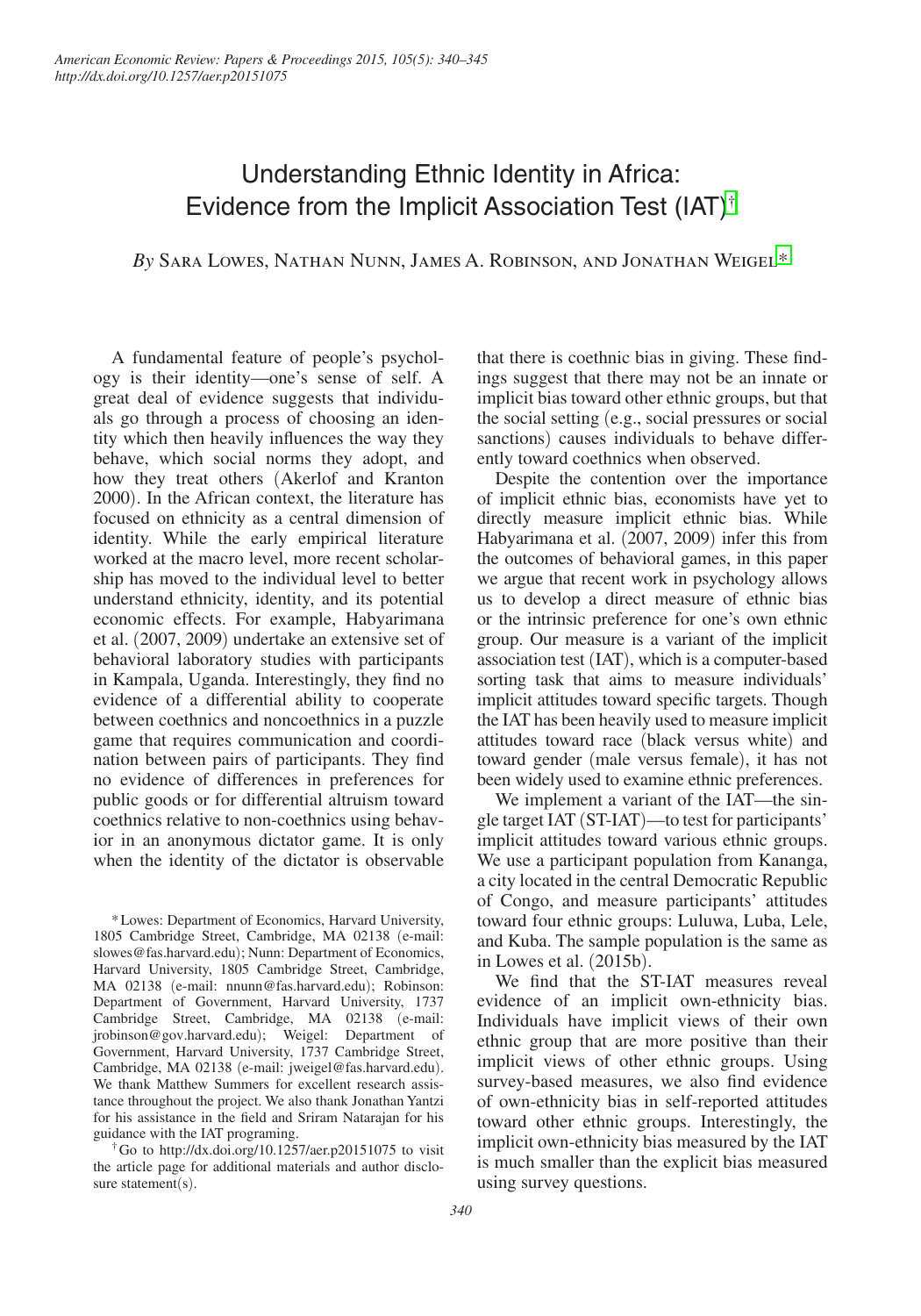We find that one shortcoming of the survey-based data is that they reveal strong enumerator-ethnicity effects. All else equal, participants report more positive attitudes toward the ethnicity of the enumerator. However, we find that this bias does not exist in the IAT measures. This is likely because the implicit attitudes elicited using the IATs are not observable to the participant, let alone the enumerator. This suggests an important potential benefit of the

## **I. Overview of the Single-Target Ethnicity Implicit Association Test**

IAT over survey-based measures.

The IAT was developed to measure an individual's implicit association between pairs of objects. To see the intuition behind the IAT, consider the following task described in Banaji and Greenwald (2013, pp. 33–34). You have to sort a deck of shuffled cards into two piles (one on your left and one on your right) based on the suit of each card. In the first task, you are asked to put hearts and diamonds in the left pile and spades and clubs in the right pile. Doing this is quite natural because hearts and diamonds are both red, and spades and clubs are both black. There is a strong association between these suits that makes sorting quick and intuitive. However, if you were asked to sort hearts and spades into the left pile and diamonds and clubs into the right, this would be much less intuitive and would take longer.

This example illustrates the basic logic of the IAT. In a standard IAT, four different types of images (like the suits) appear on a computer screen. The participant is asked to sort these images into two groups (like the two piles), one on the left side and one on the right side. If there is an underlying association between certain types of images, then some groupings will be easier to sort than others (as in the card example above). In the standard Black-White IAT, individuals observe: images of Caucasians, images of African Americans, images of good words (e.g., happy, wonderful), and images of bad words (e.g., terrible, horrible). If, for example, one has a negative implicit view of African Americans, then sorting the images of African Americans and the bad words to the same side of the screen will be easier and quicker than sorting images of African Americans and of good words to the same side of the screen. If there is no underlying association, then sorting

African American and good images together should take the same amount of time as sorting African American and bad images together.

One shortcoming of the standard IAT is that one is only able to make statements about one's view of a target relative to the other target. For example, in the race IAT, one is only able to observe whether the association of good words is stronger with African American images or Caucasian images (relative to the other). One is not able to make an absolute statement about how positively the participant views African Americans or Caucasians. In addition, the standard IAT only lends itself to opposing pairs of targets e.g., black-white, male-female, etc. Many objects of interest, including ethnicity, are not naturally represented in pairs.

These shortcomings have led researchers to develop extensions of the standard IAT. For example, Bluemke and Friese (2008) have developed the single-target IAT (ST-IAT) which we use in our research. In each block of the IAT, three objects are sorted: good words, bad words, and words associated with a target (e.g., a political party, a brand of soda pop, an ethnicity, etc.). Following the same logic as the standard IAT, if the participant has a positive view of the target, then sorting will be faster when the participant has to sort the target and good words to the same side of the screen than when the participant has to sort the target and bad words to the same side of the screen.

In the summer of 2014 in Kananga, DRC, we implemented a version of the ST-IAT using ethnic groups as targets. Due to time constraints and limited participant attention span, we limited the study to four ethnicities prevalent in Kananga: Luluwa, Luba, Lele, and Kuba. Our sample includes 536 individuals. Of these, 193 are Luluwa (the most prevalent group in Kananga), 33 are Luba, 38 are Lele, and 72 are Kuba.

In this setting, a significant proportion of the population is illiterate. Therefore, we implemented a variant of the ST-IAT in which participants sorted sounds rather than written words. The ST-IAT we developed includes nine blocks in total. The first block is a practice block in which participants played a simplified version of the game, sorting only good and bad words. In every block of the ST-IAT, participants needed to obtain a 75 percent success rate in order to continue to the next block. If they did not meet this threshold, they repeated the block.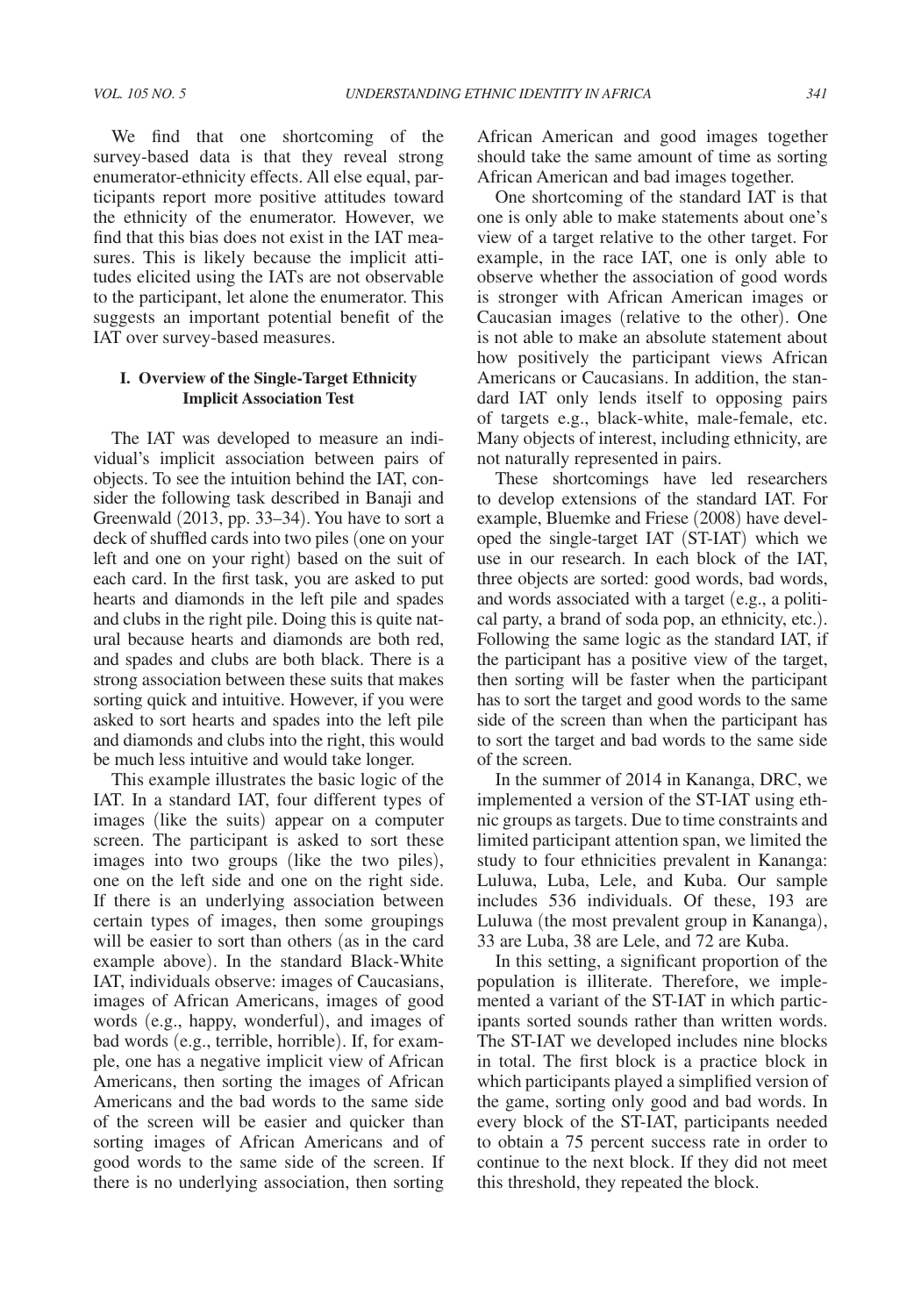

Figure 1. Single-Target IAT Screen Shot

The remaining eight blocks of the ST-IAT comprise four pairs of blocks, one pair for each of the four ethnic groups. In one block of each pair, words related to the ethnic group are sorted left and in the other, words related to the ethnic group are sorted right. In all blocks, good words are sorted left and bad words are sorted right. Each block comprises 24 trials: 8 trials with words associated with 1 of the 4 ethnic groups, 8 with good words, and 8 with bad words.<sup>1</sup>

Participants used a ten-inch Samsung Galaxy Tab 3 touchscreen tablet connected to headphones. A view of the screen is provided in Figure 1. In the block shown, respondents sort good words to the left, words related to the Luba ethnic group to the left, and bad words to the right. The sorting was done by pressing the red buttons on the lower left or right of the screen. Additional details of the IATs and their implementation are provided in a separate online Appendix (Lowes et al. 2015a).

The IAT measure of interest is the *D-score*, which we construct as follows (e.g., Greenwald, Nosek, and Banaji 2003; Lane et al. 2007). We ignore data from practice blocks and from any blocks that were repeated because the participant did not have an accuracy rate above 75 percent. We winsorize (i.e., truncate) the recorded latency (i.e., response time) to 3,000 milliseconds and account for incorrect responses by replacing their latency with the block mean latency plus the block standard deviation

latency. The D-score measuring the positivity of the implicit association of the target is calculated as:

$$
D\text{-}score = [Mean(latency^{-ve})
$$

$$
- Mean(latency^{+ve})]/SD(latency^{both}).
$$

*Mean*(*latency*<sup>−*ve*</sup>) is the recorded average response time for the block in which the ethnic group is paired with bad words, *Mean*(*latency*<sup>+</sup>*ve*) is the average response time for the block in which the ethnic group is paired with good words, and *SD*(*latency*<sup>both</sup>) is the standard deviation of the response time during both blocks. Note that if the participant is able to sort the various objects more rapidly when the ethnic group is matched with good words, then *Mean*(*latency*<sup>−</sup>*ve*) > *Mean*(*latency*<sup>+</sup>*ve*) and the *D*-*score* is positive. Thus, the *D*-*score* is increasing in the participant's implicit bias in favor of a given ethnic group.

#### **II. Empirical Results**

We begin by first testing the validity of the ST-IAT in our setting. To do this, we developed a ST-IAT for which we had strong priors about what associations we should observe. Our chosen targets of interest were food, spiders, and snakes. From initial focus groups, we confirmed that individuals liked food (not surprising) and that they disliked spiders and snakes. We also learned that they disliked snakes much more than spiders since many snakes in the area are poisonous while the spiders are not.

Results from the ST food-spiders-snakes IAT are summarized in [Figure 2.](#page-3-0) Our findings confirm that within our sample of 536 individuals, the average implicit association of food is positive (and statistically different from zero), and of spiders and snakes is negative, with the association with snakes being more strongly negative than for spiders. These findings confirm that the single-target IAT succeeds in capturing participants' implicit attitudes in our setting.

Moving to the ST ethnicity IAT, our primary interests are (i) whether we observe an own-ethnicity bias in the IAT D-score, and (ii) how this compares to the explicit own-ethnicity bias found in survey-based measures.

<sup>&</sup>lt;sup>1</sup>For the eight trials with ethnicity words, we randomly drew from a pool of seven ethnic words (e.g., for the Luluwa and in English): Luluwa, the Luluwa, Luluwa person, Chief of the Luluwa, Luluwa culture, Luluwa tradition, Luluwa custom.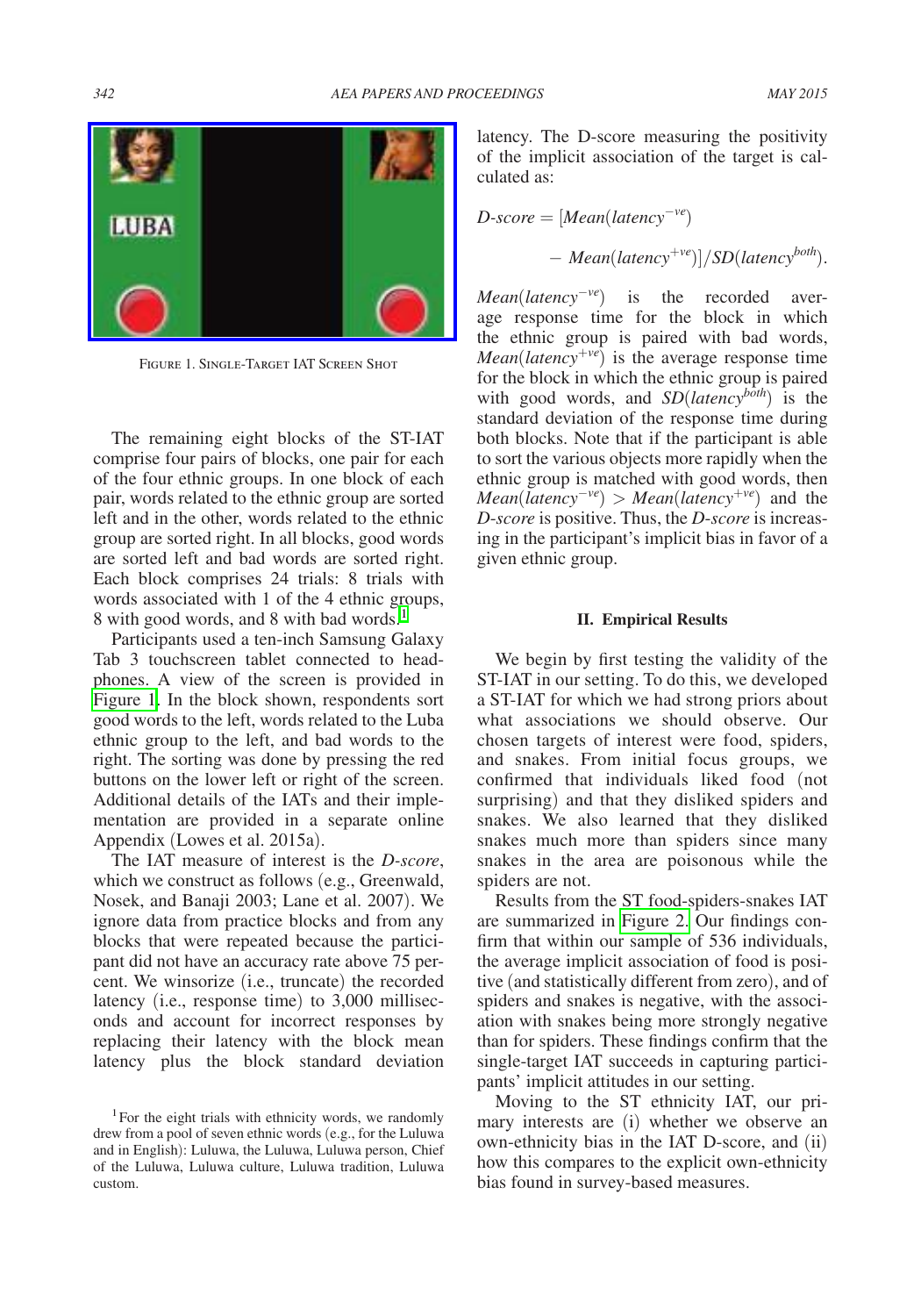<span id="page-3-0"></span>

Figure 2. Results from the Single-Target Food-Spiders-Snakes IAT

The first set of survey questions we use asks individuals to report how close they feel to people from each of the four ethnic groups. Participants chose responses using an integer scale ranging from 0 (furthest) to 5 (closest). The second set of measures is based on respondents' reported perceptions of each ethnicity group, with the possible responses being: very negative (0), somewhat negative (1), neutral (2), somewhat positive (3), and very positive (4).

To test for the presence of a bias toward one's own ethnicity, we estimate the following equation:

(1) 
$$
y_{ie} = \alpha_i + \alpha_e + \beta I_{ie}^{OwnEthnicity} + \varepsilon_{ie}.
$$

The unit of observation is an individual *i*'s view of ethnicity *e*, either self-reported or measured with the ST ethnicity IAT. The variable *I*<sup>*OwnEthnicity*</sup> is an indicator variable that equals 1 if the ethnicity of the target ethnic group *e* is the same as the (self-reported) ethnicity of individual *i*. The equation also includes fixed effects for the four ethnic groups,  $\alpha_e$ , as well as individual fixed effects,  $\alpha_i$ . The baseline sample includes 536 individuals belonging to 22 different ethnic groups. All of the results reported are very similar if we restrict the sample to the 336 participants that belong to one of the four target ethnic groups.

Estimates of equation (1) are reported in columns 1–3 of [Table 1.](#page-4-0) In columns 1 and 2, the dependent variable is participants' self-reported views of each of the four ethnic groups, and in column 3, it is the IAT D-score measure. For all three outcomes one observes a statistically significant own-ethnicity bias. Interestingly, the own-ethnicity bias is much stronger for the survey questions than for the IAT score. While the size of the own-ethnicity bias when using the two survey measures is 0.74 and 0.58 standard deviations (columns 1 and 2), the size of the effect when the D-score is used is 0.14 standard deviations (column 3). This suggests that individuals' implicit ethnic bias toward their own group is less strong than their explicit self-reported bias.

This result dovetails nicely with Habyarimana et al. (2007, 2009), who find evidence of an ethnic bias among participants only when their actions are observed. Their findings suggest the existence of an explicit bias but no implicit bias. Here, we also find evidence for an explicit own-ethnicity bias that is larger than the implicit bias. However, in contrast to Habyarimana et al. (2007, 2009), we find that the implicit bias is not zero. Our IAT-based measure is able to identify the existence of an implicit bias toward one's own ethnic group.

There are a number of potential concerns with survey-based questions that ask respondents about their views of various ethnic groups. One, in particular, is that individuals' self-reported views may be influenced by the ethnicity of the enumerator. For example, it may be more difficult to report that one does not view the Luluwa positively when the enumerator is Luluwa.

One potential benefit of the IAT over survey-based measures (or experiment-based measures) is that the enumerator does not observe the participant's performance in the IAT. Further, since the IAT score is based on split-second response differences, it is highly unlikely that the enumerator could detect an ethnic bias even if the enumerator were watching.

To assess the extent to which enumerator ethnicity affects our outcomes of interest, we include in equation (1) an indicator variable that equals 1 if the ethnicity of the enumerator is the same as the target ethnicity *e.* The estimates, with the two survey-based measures as outcomes are reported in columns 4 and 5 of Table 1. They show that the ethnicity of the enumerator does matter. Participants' self-reported views of an ethnic group are more positive when the enumerator belongs to that ethnic group. In contrast, the enumerator's ethnicity does not affect the ST ethnicity IAT D-score. As reported in column 6, when the D-score is the dependent variable, the coefficient for the enumerator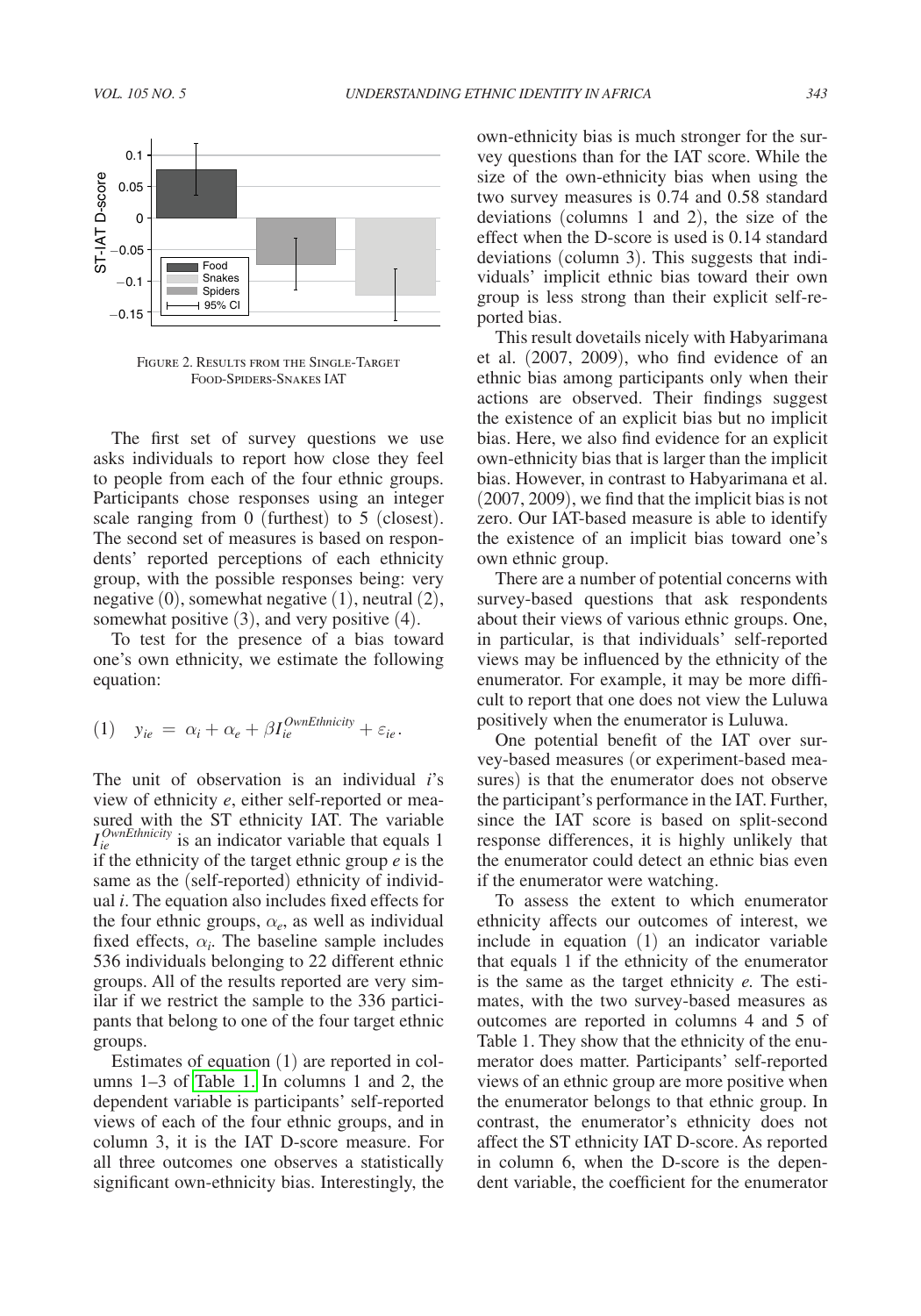<span id="page-4-0"></span>

|                                                                 | Dependent variable                         |                                                |                                              |                                            |                               |                                                            |
|-----------------------------------------------------------------|--------------------------------------------|------------------------------------------------|----------------------------------------------|--------------------------------------------|-------------------------------|------------------------------------------------------------|
|                                                                 | Feeling of<br>closeness.<br>$0 - 5$<br>(1) | Positivity of<br>perception,<br>$0 - 4$<br>(2) | ST ethnicity<br><b>IAT</b><br>D-score<br>(3) | Feeling of<br>closeness.<br>$0 - 5$<br>(4) | perception,<br>$0 - 4$<br>(5) | Positivity of ST ethnicity<br><b>IAT</b><br>D-score<br>(6) |
| Same ethnicity as participant                                   | $0.942***$<br>(0.068)                      | $0.597***$<br>(0.059)                          | $0.062**$<br>(0.029)                         | $0.951***$<br>(0.068)                      | $0.606***$<br>(0.059)         | $0.061**$<br>(0.029)                                       |
| Same ethnicity as enumerator                                    |                                            |                                                |                                              | $0.205**$<br>(0.094)                       | $0.212***$<br>(0.082)         | $-0.011$<br>(0.040)                                        |
| Mean of the dependent variable.<br>SD of the dependent variable | 3.19<br>1.26                               | 2.90<br>1.04                                   | 0.035<br>0.44                                | 3.19<br>1.26                               | 2.90<br>1.04                  | 0.035<br>0.44                                              |
| Individual fixed effect                                         | <b>Yes</b>                                 | Yes                                            | <b>Yes</b>                                   | Yes                                        | Yes                           | <b>Yes</b>                                                 |
| Ethnic group fixed effect                                       | Yes                                        | Yes                                            | Yes                                          | Yes                                        | Yes                           | Yes                                                        |
| <b>Observations</b>                                             | 2,133                                      | 2,133                                          | 2,133                                        | 2,133                                      | 2,133                         | 2,133                                                      |
| $R^2$                                                           | 0.52                                       | 0.47                                           | 0.29                                         | 0.53                                       | 0.47                          | 0.29                                                       |

Table 1—Baseline Results

*Notes:* The unit of observation is the view of an individual (536 individuals in total) toward an ethnic group (four ethnic groups in total: Luluwa, Luba, Lele, and Kuba). The dependent variable in columns 1 and 4 is based on participants' reports of how close they feel to those from each of the four ethnic groups. They are asked to choose answers ranging on an integer scale from 0 (furthest) to 5 (closest). The dependent variable in columns 2 and 5 is based on a survey question that asks respondents to report their perceptions of each ethnicity group. The possible answers were: very negative (0), somewhat negative (1), neutral (2), somewhat positive (3), and very positive (4). The dependent variable in columns 3 and 6 are the D-score from the ST ethnicity IAT. Coefficients are reported with standard errors in parentheses.

*\*\*\**Significant at the 1 percent level.

*\*\**Significant at the 5 percent level.

 *\**Significant at the 10 percent level.

ethnicity indicator variable is very close to zero and statistically insignificant. These results suggest that a potential benefit of using the IAT to measure attitudes toward ethnic groups and to detect ethnic bias is that it is less susceptible to influence arising from the observability of participant responses.2

#### **III. Conclusion**

We have examined a new measure of attitudes toward ethnic groups and have found evidence that the single-target IAT is a valid measure of ethnic views. We use the measure to test for an own-ethnicity bias in our sample and find that the bias we estimate using the single-target

2We also find evidence that the order of activities and surveys, which we randomly assigned, affects explicit ethnic bias measured using the survey questions, but does not affect implicit ethnic bias measured using the IAT. The estimated coefficient of interest,  $\beta$ , in equation (1), is sensitive to the order of activities when survey measures are used but not when the IAT D-score is used.

IAT is smaller in magnitude and statistical strength relative to the bias found when using self-reported views toward ethnic groups from surveys. We also identify an important benefit of using IATs to measure ethnic bias. With the survey questions, the ethnicity of the enumerator has a strong effect on participant responses. In contrast, the IAT appears immune to such manipulation, perhaps due to the unobservability of sorting latencies. These findings suggest that the IAT is a useful complementary tool in studying ethnicity in Africa and elsewhere.

## **REFERENCES**

- **Akerlof, George A., and Rachel E. Kranton.** 2000. "Economics and Identity." *Quarterly Journal of Economics* 115 (3): 715–53.
	- **Banaji, Mahzarin R., and Anthony G. Greenwald.**  2013. *Blindspot: Hidden Biases of Good People*. New York: Delacorte Press.
- **Bluemke, Matthias, and Malte Friese.** 2008. "Reliability and Validity of the Single-Target